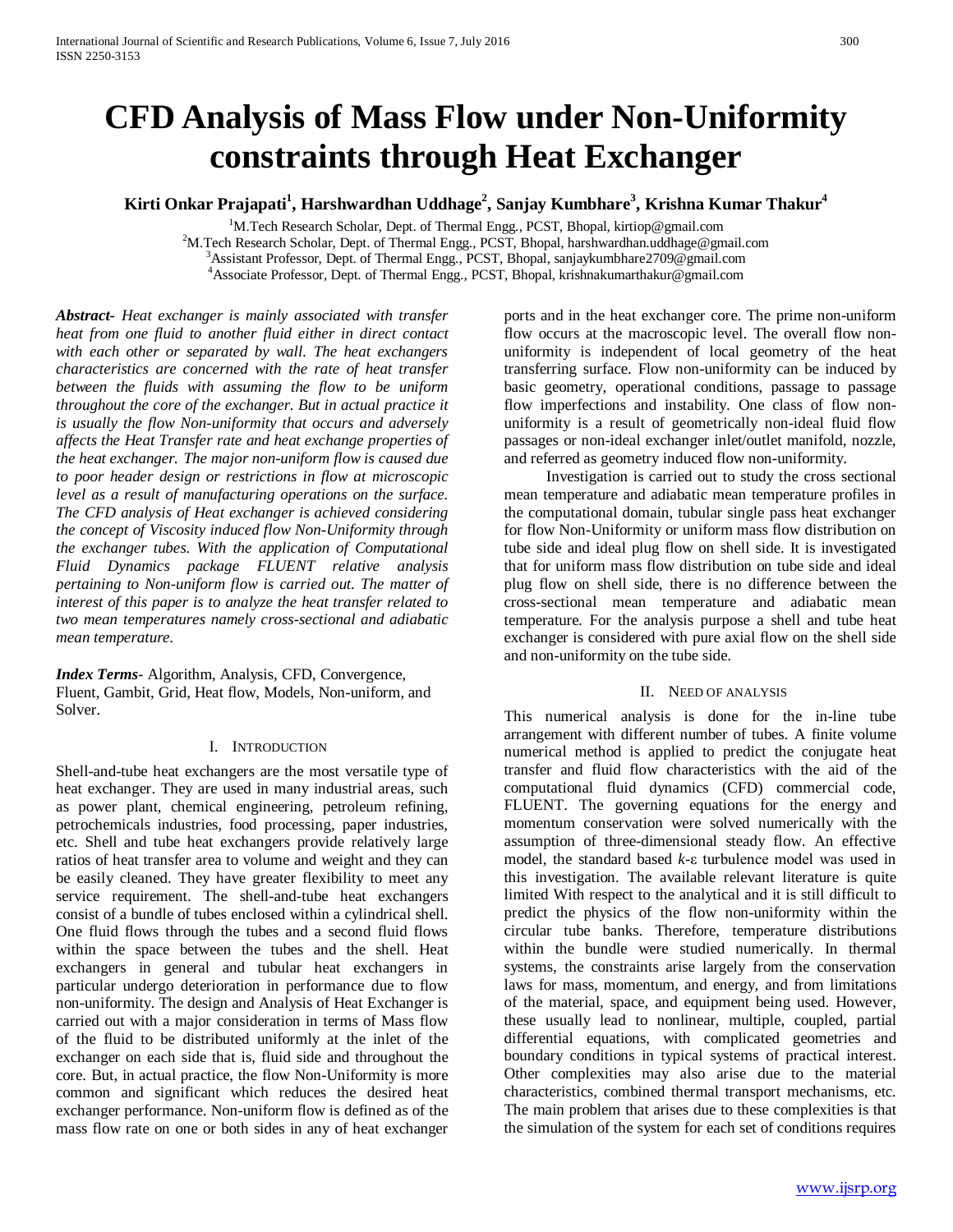a considerable amount of time and effort. Therefore, it is usually necessary to minimize the number of simulation runs needed for optimization. However, few authors studied the fluid flow Non-Uniformity using the computational fluid dynamics (CFD) simulation technique, especially the effects of the configuration of header and distributor on the flow distribution in plate-fin heat exchangers. CFD simulation technique can provide the flexibility to construct computational models that are easily adapted to a wide variety of physical conditions without constructing a large-scale prototype or expensive test rigs. Therefore, CFD can provide an effective platform where various design options can be tested and an optimal design can be determined at a relatively low cost.

The objective of study is to provide more complete understanding of Flow Non-Uniformity in tubular heat exchanger by studying area weighted and mass weighted temperature profiles for Non-Uniformity without back flow and Non-Uniformity with back flow. And comparison of average temperature profiles of flow Non-Uniformity with the average temperature profiles of uniform mass flow distribution. The FLUENT codes were used for the simulations. The simulation procedure with the required conditions of operation is started with pre-processing. The computational mesh was generated using tetrahedral elements. In order to accurately resolve the solution fields in the high gradient regions, the grid was stretched. The discretization scheme was first order upwind scheme.

# III. MODELING USING GAMBIT

Depending on the problem, the geometry can be created and meshed with a careful consideration on the size of the computational domain, smoothness of cells, shape, and density. More efficient results are obtained by considering the proper physical models. Several independent variables are generally encountered in the design of a thermal system. A workable design is obtained when the design, as represented by a selection of values for these variables, satisfies the given requirements and constraints. The same variables, considered over their allowable ranges, indicate the boundaries of the



**Fig.1 Outline of a Conventional Heat Exchanger**

domain in which the optimal design is sought. A change in the conceptual design is undertaken at the feasible design stage, not during optimization, since one would proceed to optimize the system only after a workable design has been obtained. There is limitation for variation in design at analysis level however the model may be improved due to inputs from the simulation.

The generation of grid is carried out for corresponding boundary constraints and grid meshing values. The possibility of using simplified 3D models of recurrent segments of the heat exchanger in order to consider the nonuniform mass flow and simulate the flow throughout the length of exchanger. A very important factor when creating the numerical model is division of a real heat exchanger into current segments. This process should be dependent on the heat exchanger construction. In the analyzed case the possibility of utilizing Finite volume method is used for model validation taken into account.

There are two ways of generating a mesh. Gambit calls them 'top down' or 'bottom-up' in the user manuals. These instructions are bottom-up. You will create vertices upon which the edges will be built upon. Connecting edges will create a face. Connecting faces will create a volume (3D). Once the face or volume is created, a mesh can be generated on it.



# **Fig.2 Heat exchanger with outlet and inlet temperature Variables**

The flow non uniformities can be divided mainly into three main groups of non-uniformity effects: gross flow nonuniformity (at the inlet face of the exchanger), passage-topassage flow non-uniformity (non uniform flow in neighboring flow passages), and manifold-induced flow nonuniformity (due to inlet/outlet manifold/header design).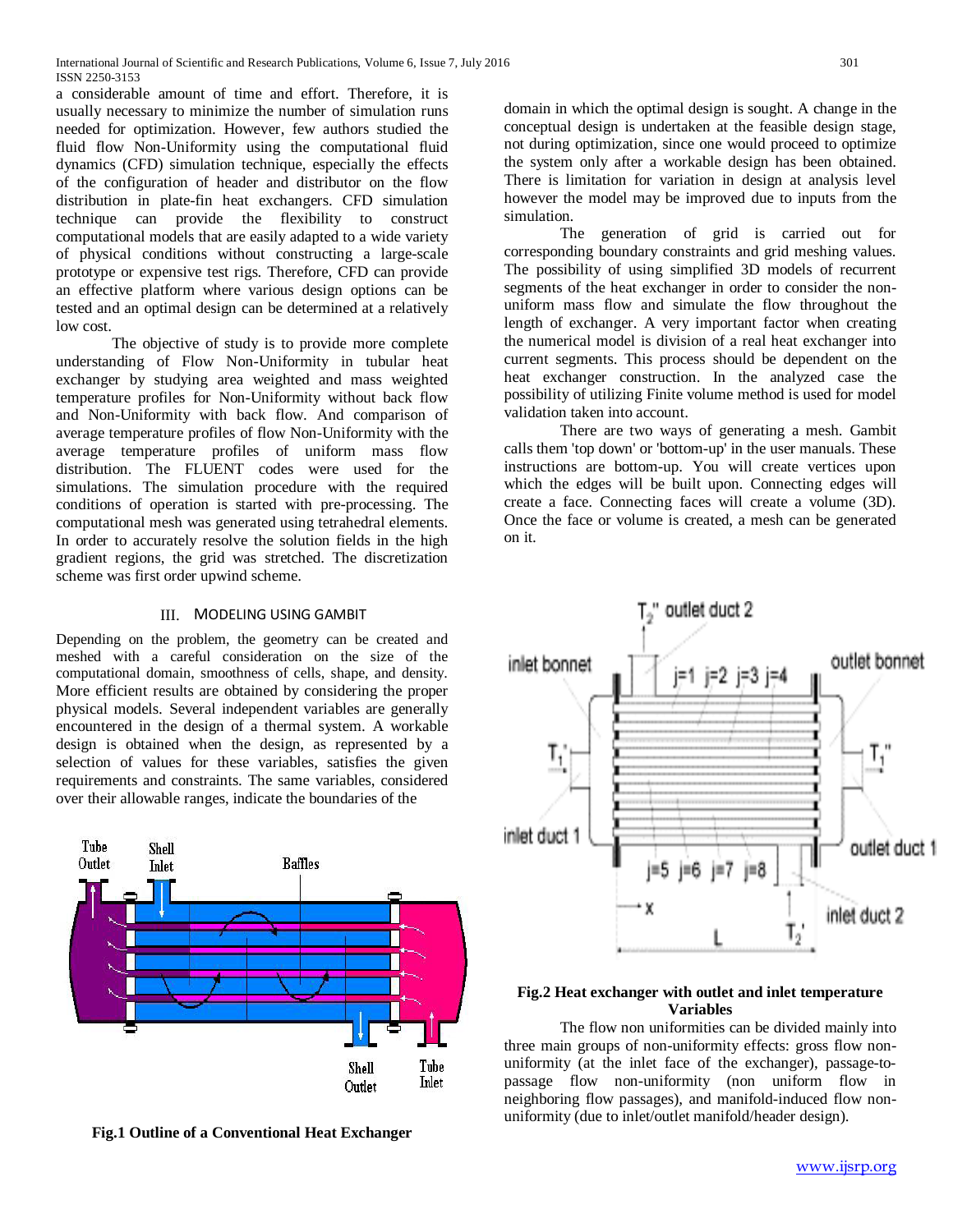International Journal of Scientific and Research Publications, Volume 6, Issue 7, July 2016 302 ISSN 2250-3153



**Fig.3 Meshed model using Computational Domains**

A complexity for application of the numerical methods in tubular heat exchangers is the fact that one is faced with a complex geometry of the flow configuration. Moreover, several geometric parameters directly effecting on the enhancement of heat transfer

#### IV. GOVERNING EQUATION

The basic set of equations was added to this numerical mesh to complete the numerical model, and the complete unsteady Navier-Stokes and the energy equation for incompressible fluid with temperature-dependent properties. Computational fluid dynamics (CFD) is one of the branches of fluid mechanics that uses numerical methods and algorithms to solve and analyze problems that involve fluid flows. The fundamental basis of any CFD problem is the Navier-Stokes equations, which define any single-phase fluid flow. These equations can be simplified by removing terms describing viscosity to yield the Euler equations. Further simplification, by removing terms describing vortices yields the full potential equations.

Finally, these equations can be linearized to yield the linearized potential equations.

Continuity equation (mass balance):

$$
\frac{\partial}{\partial x_i}(\rho U_i)=0
$$

Momentum equation:

$$
\frac{D(\rho U_i)}{D_t} = -\frac{d\rho}{dx} + \frac{\partial}{\partial x_i} \left[ \mu \left( \frac{\partial U_i}{\partial x_j} + \frac{\partial U_j}{\partial x_i} \right) \right] - \frac{2\mu \partial u_k}{3\partial x_k} \delta_{ij}
$$

Energy balance equation:

$$
\frac{D(\rho T)}{D_t} = \frac{\partial}{\partial x_i} \left[ \left( \frac{\mu}{Pr} + \frac{\mu_t}{Pr_i} \right) \frac{\partial T}{\partial x_i} \right]
$$

Momentum equation - Navier-stokes equation:

$$
\frac{\partial}{\partial x_j} (\rho \overline{u_j}) = 0
$$

$$
\frac{\partial}{\partial x_j} (\rho \overline{u_j} \overline{u_i}) = -\frac{\partial \overline{p}}{\partial x_i} + \frac{\partial}{\partial x_j} \left( \mu \frac{\partial \overline{u_i}}{\partial x_j} + \tau_{ij} \right)
$$

The Navier-Stokes equations mentioned so far have been developed essentially for the flow of fluid to be considered under laminar flow regimes. However, in practical applications, the flow is almost always turbulent. To compensate for this fact a model needs to be utilized to simulate the existence of turbulence.

Governing equations in shell and tube heat exchanger with non-uniform flow in tube side:

In the shell-and-tube heat exchanger, a constant velocity of tube side fluid is usually assumed in all the tubes. Under the realistic assumption of plug flow inside each of the N tubes, the tube side equation given by Ranjit Kumar Sahoo, Wilfried Roetze,[1] is,

$$
\frac{d\theta_{1j}}{d\xi} + \frac{k A/N}{(W_1/N)(W_{1j}/\overline{W_1})} (\theta_{1j} - \theta_2) = 0
$$

Mass continuity equation:

$$
\frac{\partial \rho}{\partial t} + div(\rho \vec{u}) = 0
$$

X-component momentum equation:

$$
\rho\left(\frac{Du}{Dt}\right) = \frac{\partial(-p + \tau_{xx})}{\partial x} + \frac{\partial\tau_{yx}}{\partial y} + \frac{\partial\tau_{zx}}{\partial z} + F_x
$$

Y-component momentum equation:

$$
\rho\left(\frac{Dv}{Dt}\right) = \frac{\partial \tau_{xy}}{\partial x} + \frac{\partial (-p + \tau_{yy})}{\partial y} + \frac{\partial \tau_{zy}}{\partial z} + F_y
$$

Z-component momentum equation:

$$
\rho\left(\frac{Dw}{Dt}\right) = \frac{\partial\tau_{xz}}{\partial x} + \frac{\partial\tau_{yz}}{\partial y} + \frac{\partial(-p + \tau_{zz})}{\partial z} + F_z
$$

Shell side equation is given as

$$
\frac{d\theta_2}{d\xi} + NTU_2 \left(\frac{1}{N} \sum_{j=1}^N \theta_{1j} - \theta_2\right) = 0
$$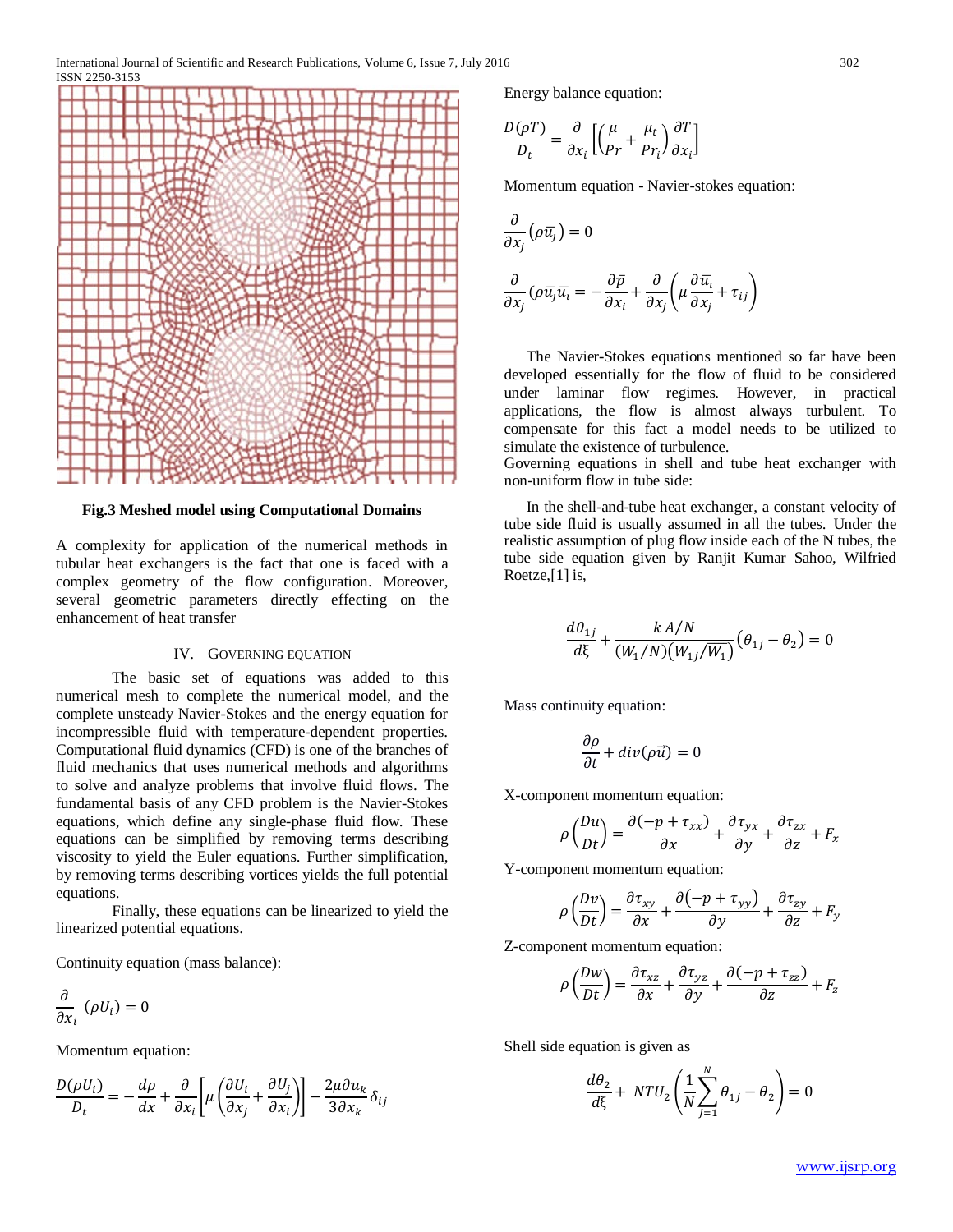International Journal of Scientific and Research Publications, Volume 6, Issue 7, July 2016 303 ISSN 2250-3153 The Case of  $NTU_2$  are as:-

- 1. For counter flow,  $NTU_2 > 0$
- 2. For concurrent flow,  $NTU_2 < 0$
- 3. For condensation and evaporation,  $NTU_2 = 0$

Turbulence is fundamentally the presence of velocity fluctuations of the mass of fluid within flow. It is characterized by random and scattered, three-dimensional motions of fluid particles in addition to the mean flow motion on the surface and within the core of heat exchanger.

#### V. NUMERICAL ANALYSIS

The Numerical analysis is achieved using the finite volume technique to yield a set of algebraic equations which could be solved by the algebraic multi grid solver of Fluent 13.1in an iterative manner by imposing the above boundary conditions. FLUENT is a computer program for modeling fluid flow and heat transfer in complex geometries. Constrained problems are quite common in the design of thermal systems. The equality constraints are largely due to the basic conservation principles for mass, momentum, and energy. However, in most practical cases, the numerical simulation of the system includes the conservation equations and other restrictions on the variables. All attempts are made to convert constrained problems into unconstrained ones so as to reduce the complexity. FLUENT provides complete mesh flexibility, including the ability to solve flow problems using unstructured meshes that can be generated about complex geometries with relative ease. Supported mesh types include 2D Triangular/ quadrilateral, 3D tetrahedral/ hexahedral/ pyramid/ wedge, and mixed (hybrid) meshes. FLUENT also allows you to refine or coarsen your grid based on the flow solution. All functions required to compute a solution and display the results are accessible in FLUENT through an interactive, menu-driven interface.

Case Consideration: - Single pass two channel shell and tube heat exchanger.

Dimensions of the exchanger:

| Length of the exchanger (L) | 550 mm          |
|-----------------------------|-----------------|
| Width of the exchanger (b)  | $22 \text{ mm}$ |
| Height of the exchanger (h) | $28 \text{ mm}$ |
| Tube diameter (d)           | mm              |

Boundary conditions:

| Channel<br>number | Mass flow rate in<br>(kg/sec) |
|-------------------|-------------------------------|
| Channel 1         | 5.439                         |
| Channel 2         | 2.745                         |

Three-dimensional equations of mass, momentum and energy have been integrated over the control volume and the subsequent equations have been discretized over the control volume using the finite volume technique to yield a set of algebraic equations which could be solved by the algebraic multi grid solver of Fluent 12.1 in an iterative manner by imposing proper boundary conditions.

Simple algorithm has been used for the pressure-velocity coupling for the pressure correction equation and the cell face values of pressure could be obtained from simple arithmetic averaging of centroid values



#### **Length (m)**

# two tube inline arrangement **Fig.4 Average temperature profile for uniform mass flow for**

The CFD analysis of the meshed model generated in Gambit is analyzed through series of iterative operations using the boundary conditions of the Fluent solver of standard *k-ε* model. The result obtained determines the influence of temperature distribution on the rate of heat transfer and characteristics of heat exchanger. The linearization of governing equation is done to obtain results that satisfy the convergence criterion.